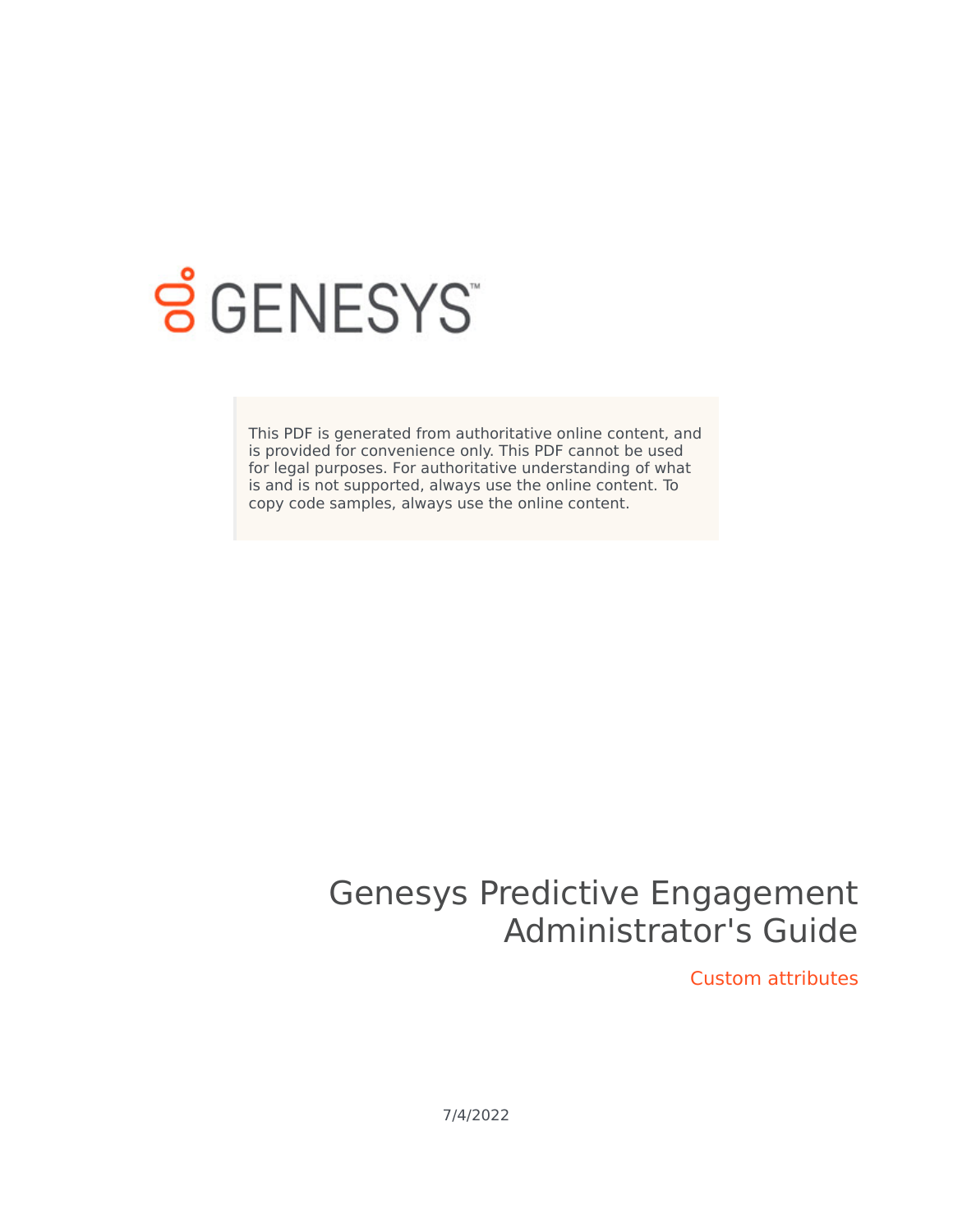## Contents

• 1 [Custom attributes](#page-2-0)